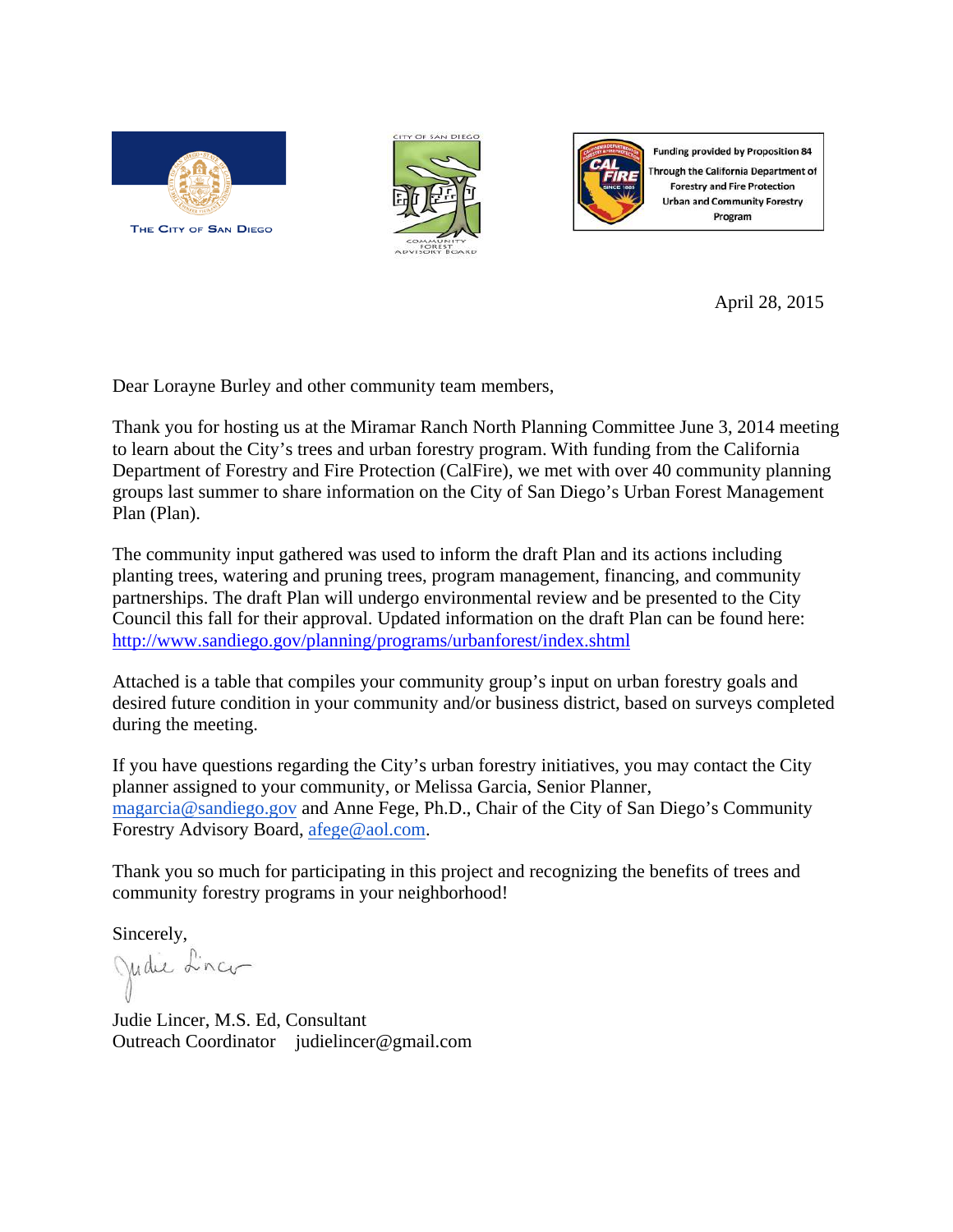# **City of San Diego, Urban Forest Management Plan**

Feedback from Community Groups, May to September 2014

## **Miramar Ranch North**

## **What** are the three (3) most important benefits of trees?



#### **Are there too many or too few public trees in your neighborhood?**



### **What are your top two (2) concerns relating to tree planting and care?**

Sidewalks and pavement cracking Leaves, fruit dropping Tree roots, pipes Block signs, traffic Safety, tree limbs falling Attract bugs, pests Cost too much money **Other** 



#### What are you willing to do to ensure San Diego's trees are maintained and protected for future generations?



Presentations about trees and the Urban Forest Management Plan were given to 40 community-planning groups, business improvement districts, and other community groups from May to September 2014. Each attendee was invited to provide input on community forestry benefits and issues in their community, and this report summarize the responses from your community group. The responses to four of the questions are also summarized for the 487 attendees at the presentations and 220 who completed the online survey, for a total of 707 respondents.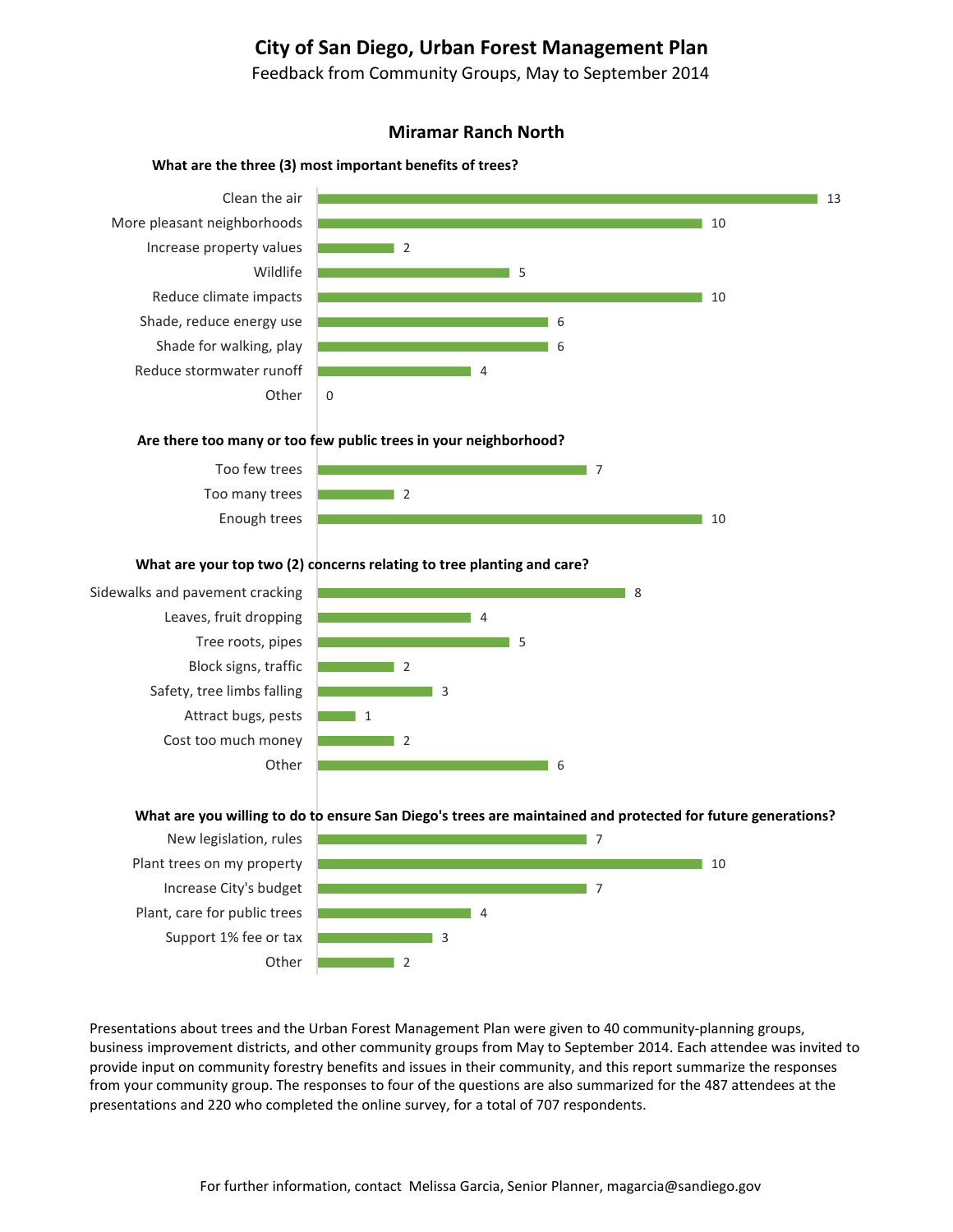# **City of San Diego, Urban Forest Management Plan**

Feedback from Community Groups, May to September 2014

# **Miramar Ranch North**

## **In your neighborhood, where do you think more trees should be planted? (Name the streets or areas)**

| Broadway                                     |
|----------------------------------------------|
| Caltrans right of way along Erma Rd.         |
| Mandrake Pt. more or larger street trees     |
| Need to manage fire danger                   |
| Not at this time                             |
| Not if you are going to ask us to pay for it |
| Parks                                        |
| Stonebridge Community parks                  |

## **Why are trees important to you (personally) and your family?**

| Aesthetics, shade                                            |
|--------------------------------------------------------------|
| All of the benefits in question 1, green house gas emissions |
| Attractive                                                   |
| Clean air                                                    |
| Nicer communities, preserving a natural environment          |
| Provide greater sense of community                           |
| See above                                                    |
| Shade and my hammock                                         |
| Trees are part of the ecosystem                              |

## **Other comments and suggestions for the City of San Diego regarding urban trees.**

Opposed to restriction or requirements on private land owners/HOA's

Fire fuel reduction through responsible forest management.

Until drought conditions subside and water costs are lowered I do not support additional planting